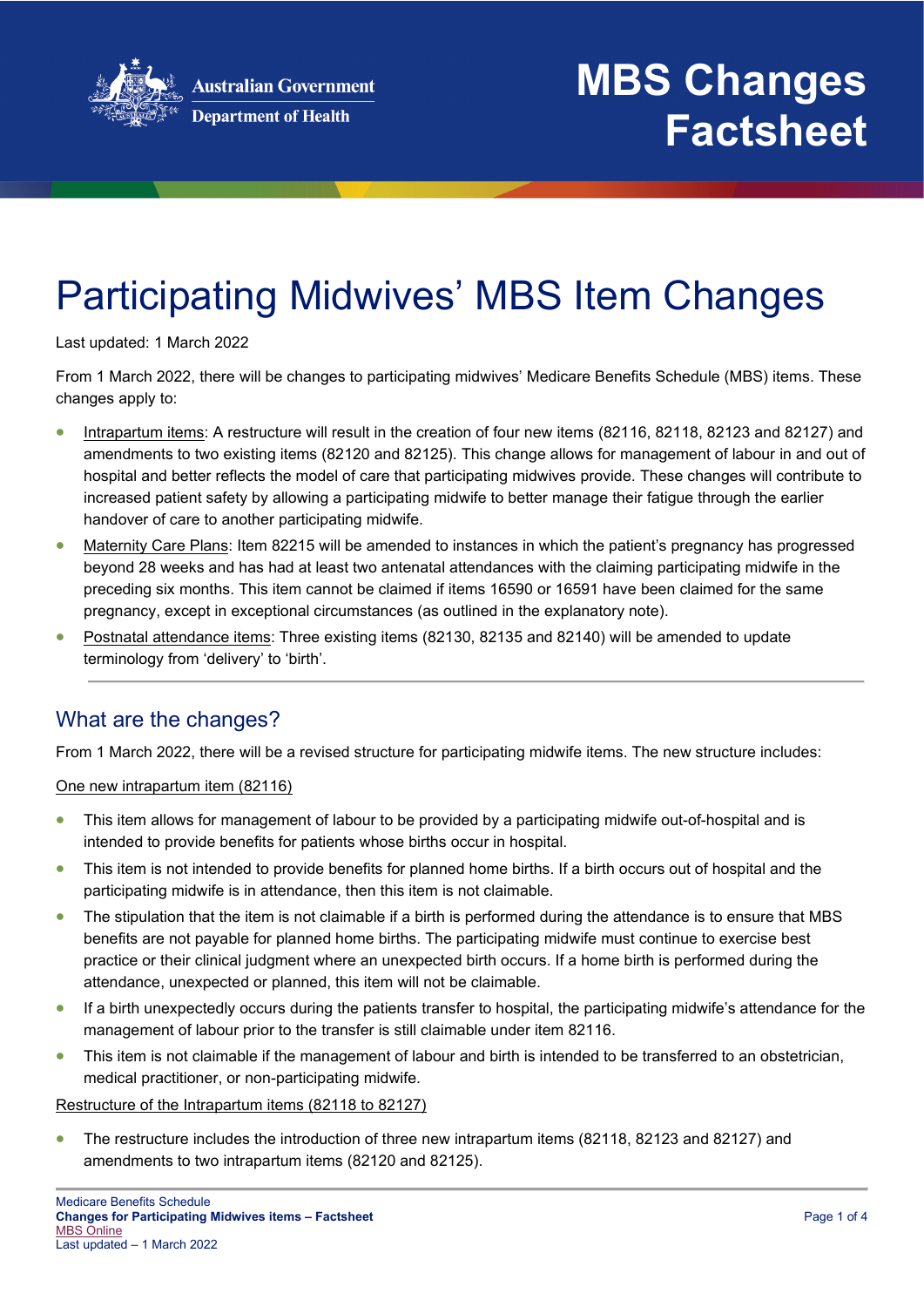

# **MBS Changes Factsheet**

- New items (82118, 82123 and 82127) are for in hospital management of labour and birth (if performed) and can be claimed for the management of labour for up to 6 hours by either a first, second or third participating midwife (respectively). The schedule fee for these items is \$783.85 which reflects the time in attendance.
- The two amended intrapartum items (82120 and 82125) are for the hospital management of labour and birth (if performed) and can be provided for between 6 to 12 hours by either a first or second participating midwife (respectively). The schedule fee for these items has been increased to \$1,567.70 which reflects the time in attendance.
- The in hospital intrapartum items (82118 to 82127) are claimable for the participating midwife's total attendance managing the patient's labour. These items are claimable from when the patient is admitted to hospital.
- The time taken to conduct a patient handover to another participating midwife is counted towards the total attendance. Breaks taken to manage the participating midwife's fatigue are not counted towards the total claimable time.
- The total attendance time for each participating midwife is to be documented in the patient notes.

### Maternity care plan

- The maternity care plan item (82115) will be claimable where the patient's pregnancy has progressed beyond 28 weeks and there have been at least two antenatal attendances with the claiming participating midwife in the preceding six months. Item 82115 cannot be co-claimed with items 16590 or 16591 (maternity care plan undertaken by a medical practitioner) except in exceptional circumstances.
- An exceptional circumstance in which the creation of a new maternity care plan may be required includes a significant change to the patient's clinical condition or maternity care requirements.
- For claiming purposes, the exceptional circumstance requiring another maternity care plan needs to be recorded in the patient's notes, and "exceptional circumstance" notated when submitting the claim.
- There will be a six-month transition period for the restriction on the claiming participating midwife having at least two antenatal attendances in the preceding six months. This transition period acknowledges that in the six months prior to 1 March 2022 (before this requirement was legislated), participating midwives may not have had the required two antenatal visits with the patient to claim 82115 as at the time they were not aware of the upcoming requirement. The transition period will end on 1 September 2022.
- For example, if 82115 is provided on 1 April 2022 and only one antenatal attendance by the same participating midwife was provided in the past 6 months, then claiming item 82115 will still be permitted. If this same scenario occurs on 1 September 2022, then the claim would not be permitted.

### Postnatal Attendance

• The three postnatal attendance items (82130, 82135 and 82140) will be amended to reflect current terminology by changing the term 'delivery' to 'birth'.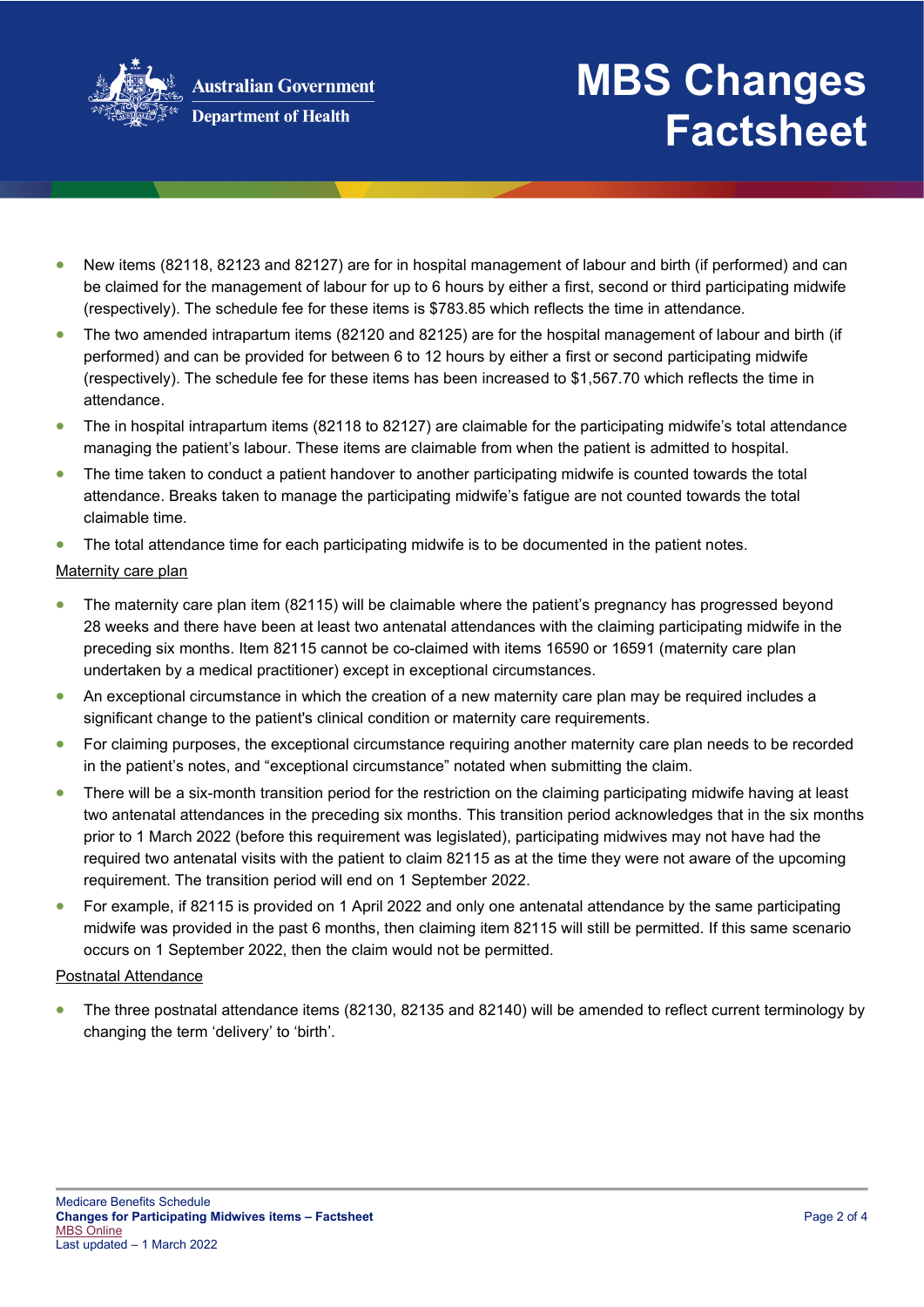

# **MBS Changes Factsheet**

# Why are the changes being made?

These changes are a result of a review by the MBS Review Taskforce, which was informed by Participating Midwives Reference Group (PMRG). More information about the Taskforce and associated committees is available in [Medicare](http://www.health.gov.au/internet/main/publishing.nsf/content/mbsreviewtaskforce)  [Benefits Schedule Review](http://www.health.gov.au/internet/main/publishing.nsf/content/mbsreviewtaskforce) in the consumer section of the [Department of Health website.](http://www.health.gov.au/)

A full copy of the PMRG Clinical Committee's final report can be found in the MBS Review – [Final taskforce reports,](https://www.health.gov.au/resources/collections/mbs-review-final-taskforce-reports-findings-and-recommendations)  [findings and recommendations](https://www.health.gov.au/resources/collections/mbs-review-final-taskforce-reports-findings-and-recommendations) section of the [Department of Health website.](http://www.health.gov.au/)

### What does this mean for providers?

These changes promote safe clinical practice and high-quality maternity care. Participating Midwives will need to familiarise themselves with the changes and the associated explanatory notes.

## How will these changes affect patients?

Patients will receive Medicare rebates for participating midwife services that are clinically appropriate and reflect best practice. These changes allow for the patient to labour at home to reduce unnecessary early hospital admissions. The changes will also reduce the duplication of maternity care plans unless there are exceptional circumstances where a second maternity care plan is required.

## Who was consulted on the changes?

The PMRG was established in 2018 by the MBS Review Taskforce (Taskforce), to provide broad clinical and consumer expertise. The MBS Review included a public consultation process on the proposed changes from 5 February 2019 to 7 June 2019. Feedback was received from a broad range of stakeholders and was considered by the PMRG prior to making its final recommendations to the Taskforce.

Following the MBS Review, consultation was undertaken through the establishment of the Participating Midwife Implementation Liaison Group (PMILG) in 2021. In addition to independent experts, the PMILG had representatives from the following stakeholder groups and peak bodies: Australian College of Midwives; Australian Nursing and Midwifery Federation; Australian Private Hospitals Association; Congress of Aboriginal & Torres Strait Islander Nurses & Midwives; Maternity Consumer Network; My Midwives; National Association of Specialist Obstetricians and Gynaecologists; Private Healthcare Australia; Royal Australian and New Zealand College of Obstetricians and Gynaecologists; and Royal Australian College of General Practitioners.

## How will the changes be monitored and reviewed?

The Department of Health regularly reviews the usage of new and amended MBS items in consultation with the profession.

These changes will be subject to MBS compliance processes and activities, including random and targeted audits, which may require a provider to submit evidence about the services claimed.